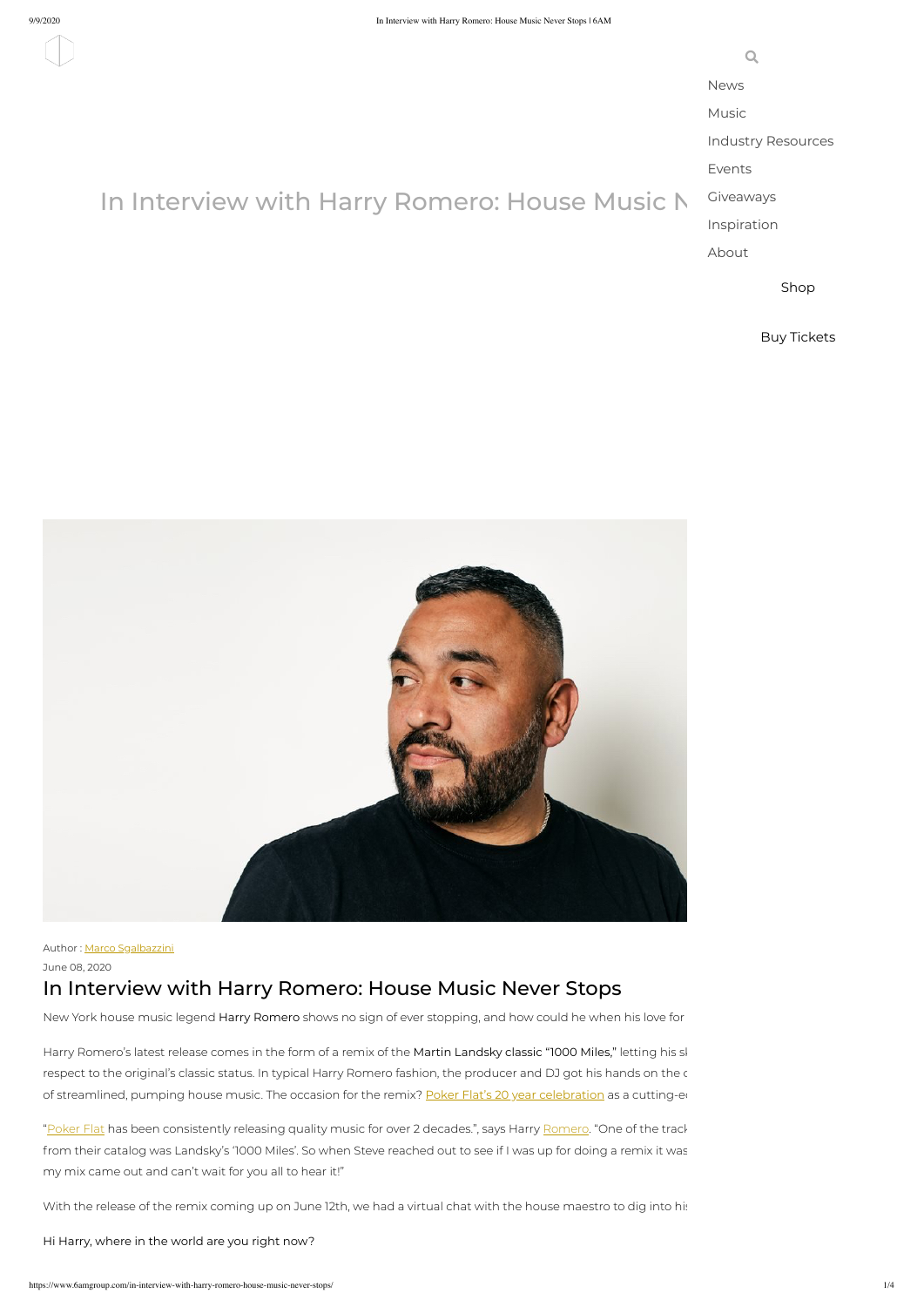#### 9/9/2020 In Interview with Harry Romero: House Music Never Stops | 6AM

And personally, how do you think you've managed to sustain such an impressive career in an industry that can s finding the 'next big thing'?

I have tried my hardest to bring my everything to everything I have done or have been a part of. My approach has were paying tens of thousands of dollars for remixes to today's not so high budgets. I give it my all. I also like to sur people that will push me out of my comfort zone so that I can grow as an artist. This really keeps me grounded an

https://www.6amgroup.com/in-interview-with-harry-romero-house-music-never-stops/ 3/4



I've already had a busy release schedule which has kept me busy even without touring, I've just released an EP on and it's great to be working with my old crew again, I've also just dropped a remix of Joy Club on Positiva. Coming collaboration I've done with Weiss called 'Where Do We Go?'. It's gonna be out at the end of June, on Universal. Plu imprint, the Bambossa label which is going to resume in July with a full-length club mix of 'Romeo' by Basement artwork that I've been working on.

#### What else should we be looking out for from you this year?

Thanks for your time Harry.

Thank you!

Martin Landsky "1000 Miles" (Harry Romero Remix) is [available](https://pokerflat.lnk.to/pfr231) HERE

Connect with Harry Romero: **[Facebook](https://www.facebook.com/harryromero) | [Twitter](https://twitter.com/harrychoochoo) | [Instagram](https://www.instagram.com/harryromeroofficial/) | [SoundCloud](https://soundcloud.com/harryromero)** 

### Related Post



Premiere: UMEK is Back on 1605 With Stomping [Two-Tracker](https://www.6amgroup.com/premiere-umek-is-back-on-1605-with-stomping-two-tracker-titled-intricately/) Titled "Intricately"

New York house music...



Opinion: We Cannot [Continue](https://www.6amgroup.com/opinion-we-cannot-continue-to-separate-the-art-from-the-artist/) To Separate The Art From The Artist

New York house music...



Premiere: Tuomas Rantanen Returns To City Wall Records For Final ["Prehistoric](https://www.6amgroup.com/premiere-tuomas-rantanen-returns-to-city-wall-records-for-final-prehistoric-series-album/) Series" Album

New York house music...



[Digging](https://www.6amgroup.com/digging-deeper-with-aj-mora/) Deeper with AJ Mora

New York house music...

[News](https://www.6amgroup.com/category/news-features/) Music Industry [Resources](https://www.6amgroup.com/category/industry-resources/) [Events](https://www.6amgroup.com/category/events/) [Giveaways](https://www.6amgroup.com/category/giveaways/) [Inspiration](https://www.6amgroup.com/category/inspiration/) [About](https://www.6amgroup.com/about/)

[Shop](https://shopby6am.com/)



Buy [Tickets](https://www.residentadvisor.net/promoter.aspx?id=27171)